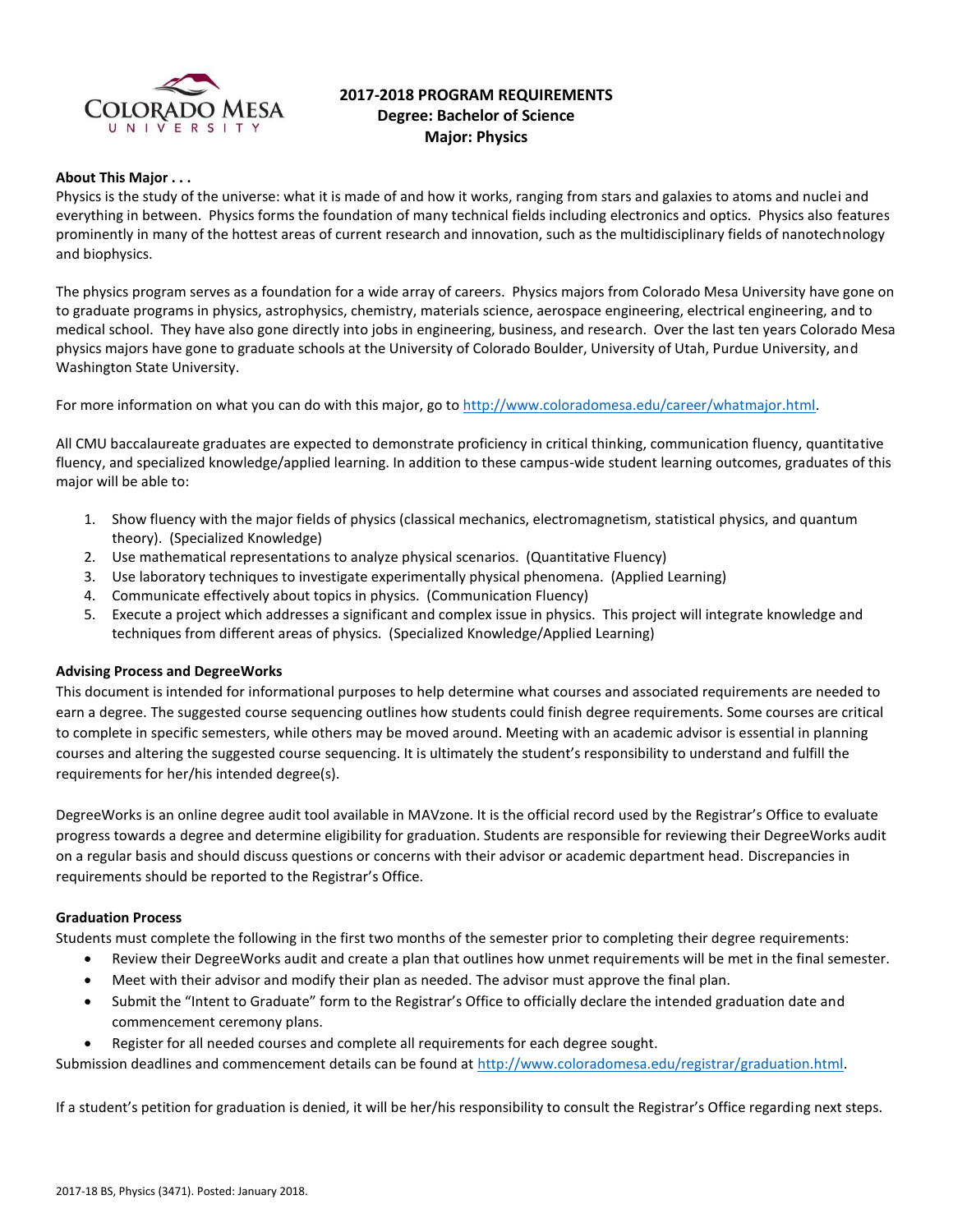# **INSTITUTIONAL DEGREE REQUIREMENTS**

The following institutional degree requirements apply to all CMU baccalaureate degrees. Specific programs may have different requirements that must be met in addition to institutional requirements.

- 120 semester hours minimum.
- Students must complete a minimum of 30 of the last 60 hours of credit at CMU, with at least 15 semester hours in major discipline courses numbered 300 or higher.
- 40 upper-division credits (an alternative credit limit applies to the Bachelor of Applied Science degree).
- 2.00 cumulative GPA or higher in all CMU coursework.
- A course may only be used to fulfill one requirement for each degree/certificate.
- No more than six semester hours of independent study courses can be used toward the degree.
- Non-traditional credit, such as advanced placement, credit by examination, credit for prior learning, cooperative education and internships, cannot exceed 30 semester credit hours for a baccalaureate degree; A maximum of 15 of the 30 credits may be for cooperative education, internships, and practica.
- Pre-collegiate courses (usually numbered below 100) cannot be used for graduation.
- Capstone exit assessment/projects (e.g., Major Field Achievement Test) requirements are identified under Program-Specific Degree Requirements.
- The Catalog Year determines which program sheet and degree requirements a student must fulfill in order to graduate. Visit with your advisor or academic department to determine which catalog year and program requirements you should follow.
- See "Requirements for Undergraduate Degrees and Certificates" in the catalog for a complete list of graduation requirements.

# **PROGRAM-SPECIFIC DEGREE REQUIREMENTS**

- 2.00 cumulative GPA or higher in coursework toward the major content area.
- A "C" or higher is required in all foundation and major courses.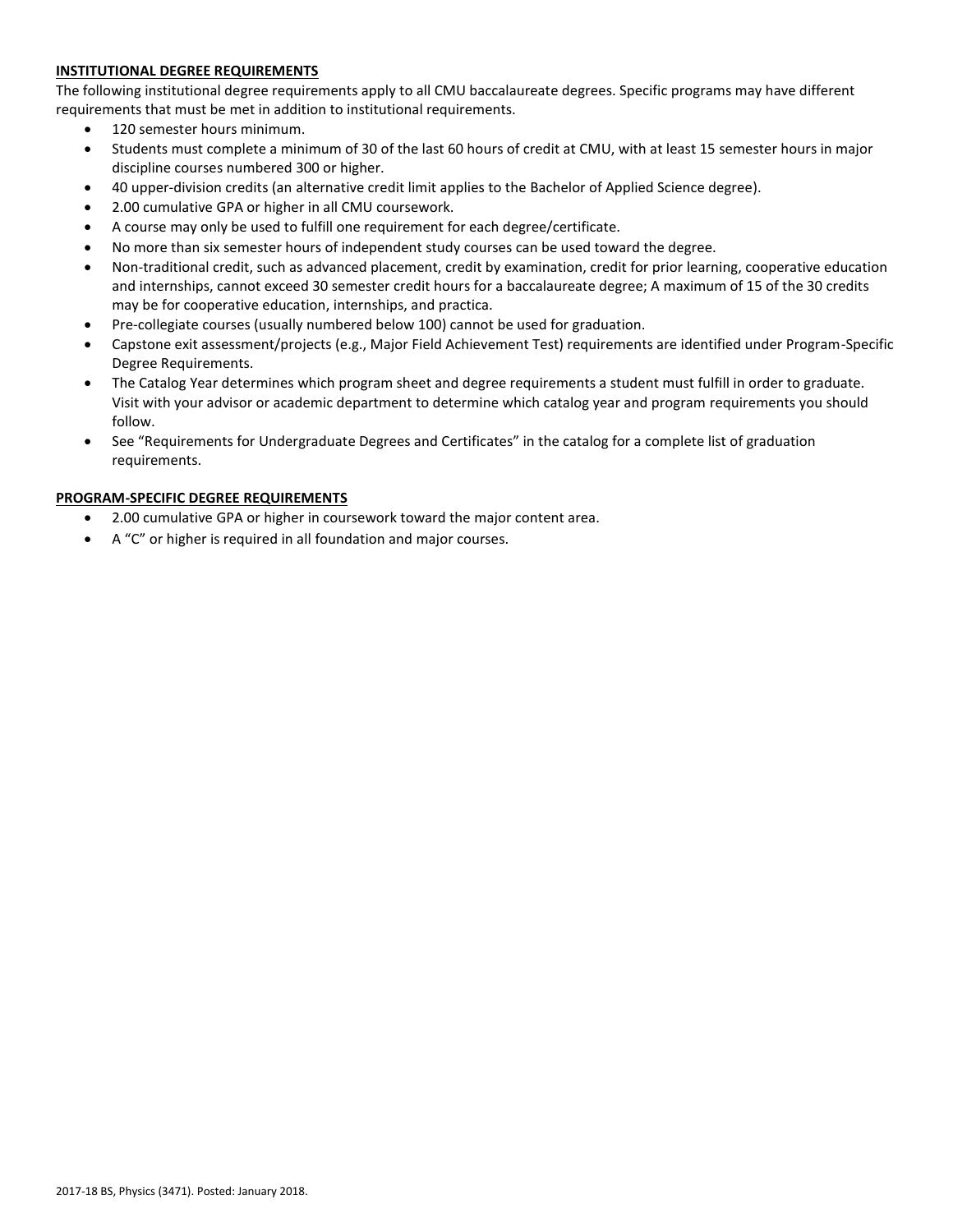### **ESSENTIAL LEARNING REQUIREMENTS** (31 semester hours)

See the current catalog for a list of courses that fulfill the requirements below. If a course is an Essential Learning option and a requirement for your major, you must use it to fulfill the major requirement and make a different selection for the Essential Learning requirement.

**English** (6 semester hours, must receive a grade of "C" or better and must be completed by the time the student has 60 semester hours.)

- $\Box$  ENGL 111 English Composition (3)
- $\Box$  ENGL 112 English Composition (3)

**Mathematics** (3 semester hours, must receive a grade of "C" or better, must be completed by the time the student has 60 semester hours.)

- $\Box$  MATH 151 Calculus I (5)
	- 3 credits apply to the Essential Learning requirements and 2 credits apply to elective credit

### **Humanities** (3 semester hours)

 $\Box$  Select one Humanities course (3)

### **Social and Behavioral Sciences** (6 semester hours)

- $\square$  Select one Social and Behavioral Sciences course (3)
- $\square$  Select one Social and Behavioral Sciences course (3)

### **Natural Sciences** (7 semester hours, one course must include a lab)

- $\Box$  Select one Natural Sciences course (3)
- $\Box$  Select one Natural Sciences course with a lab (4)

### **History** (3 semester hours)

 $\Box$  Select one History course (3)

### **Fine Arts** (3 semester hours)

 $\Box$  Select one Fine Arts course (3)

# **OTHER LOWER-DIVISION REQUIREMENTS**

# **Wellness Requirement** (2 semester hours)

- $\Box$  KINE 100 Health and Wellness (1)
- $\Box$  Select one Activity course (1)

# **Essential Learning Capstone** (4 semester hours)

Essential Learning Capstone must be taken after completion of the Essential Learning English and Mathematics requirements, and when a student has earned between 45 and 75 hours.

- $\Box$  ESSL 290 Maverick Milestone (3)
- $\square$  ESSL 200 Essential Speech (1)

### **FOUNDATION COURSES** (14 semester hours, must earn a grade of "C" or better in all courses)

- $\square$  Select one of the following options:
	- CSCI 111 Foundations of Computer Science (4)
	- CSCI 110 Beginning Programming (3) and CSCI 110L Beginning Programming Laboratory (1)
- $\Box$  PHYS 131 Fundamental Mechanics (4)
- $\Box$  PHYS 131L Fundamental Mechanics Laboratory (1)
- $\Box$  PHYS 132 Electromagnetism and Optics (4)
- $\Box$  PHYS 132L Electromagnetism and Optics Laboratory (1)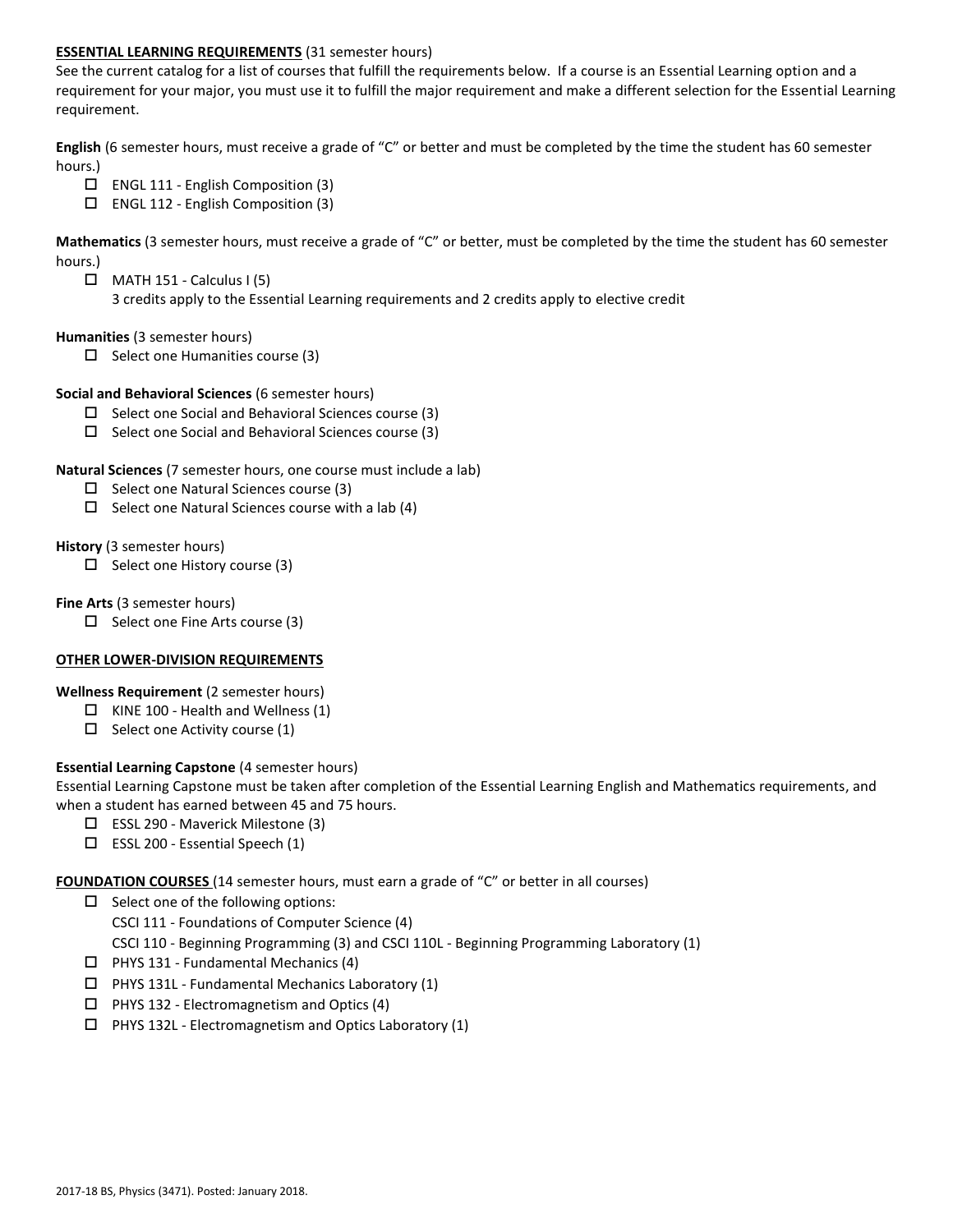### **BS, PHYSICS REQUIREMENTS** (50-51 semester hours, must pass all courses with a grade of "C" or higher)

**Core** (44-45 semester hours)

- $\Box$  PHYS 230 Intermediate Dynamics (3)
- $\Box$  PHYS 231 Modern Physics (3)
- $\Box$  PHYS 251 Electronics for Scientists (3)
- $\Box$  PHYS 252 Intermediate Laboratory (2)
- PHYS 311 Electromagnetic Theory I (3)
- $\Box$  PHYS 321 Quantum Theory (3)
- $\Box$  PHYS 331 Advanced Laboratory I (2)
- $\Box$  PHYS 342 Advanced Dynamics (3)
- $\Box$  PHYS 362 Statistical and Thermal Physics (3)
- $\Box$  PHYS 482 Senior Research (1)
- PHYS 482 Senior Research (1)
- PHYS 494 Physics Seminar (1)
- $\Box$  PHYS 494 Physics Seminar (1)
- $\Box$  MATH 152 Calculus II (5)
- $\Box$  MATH 253 Calculus III (4)
- $\Box$  One of the following courses:
	- MATH 260 Differential Equations (3)
	- MATH 236 Differential Equations and Linear Algebra (4)
- $\Box$  MATH 360 Methods of Applied Mathematics (3)

# **Restricted Electives** (6 semester hours)

Select two courses from the following list. PHYS 396/496 may be taken more than once so long as the topic is not repeated.

PHYS 312 - Electromagnetic Theory II (3) PHYS 396 - Topics (3) PHYS 422 - Quantum Theory II (3) PHYS 441 - Solid State Physics (3) PHYS 471 - Computational Physics I (3) PHYS 472 - Computational Physics II (3) PHYS 473 - Modern Optics (3) PHYS 496 - Topics (3) \_\_\_\_\_\_\_\_\_\_\_\_\_\_\_\_\_\_\_\_\_\_\_\_\_\_\_\_\_\_\_\_\_\_\_\_\_\_\_\_\_\_\_\_\_\_\_\_\_\_\_\_\_\_\_\_\_\_\_\_ \_\_\_\_\_\_\_\_\_\_\_\_\_\_\_\_\_\_\_\_\_\_\_\_\_\_\_\_\_\_\_\_\_\_\_\_\_\_\_\_\_\_\_\_\_\_\_\_\_\_\_\_\_\_\_\_\_\_\_\_

**GENERAL ELECTIVES** (All college level courses appearing on your final transcript, not listed above that will bring your total semester hours to 120 hours. 18-19 semester hours; 13-14 hours of upper division may be needed.)

|   | $\Box$ MATH 151 - Calculus I (2) |
|---|----------------------------------|
|   |                                  |
|   |                                  |
| П |                                  |
| ш |                                  |
| ш |                                  |
|   |                                  |
|   |                                  |
|   |                                  |